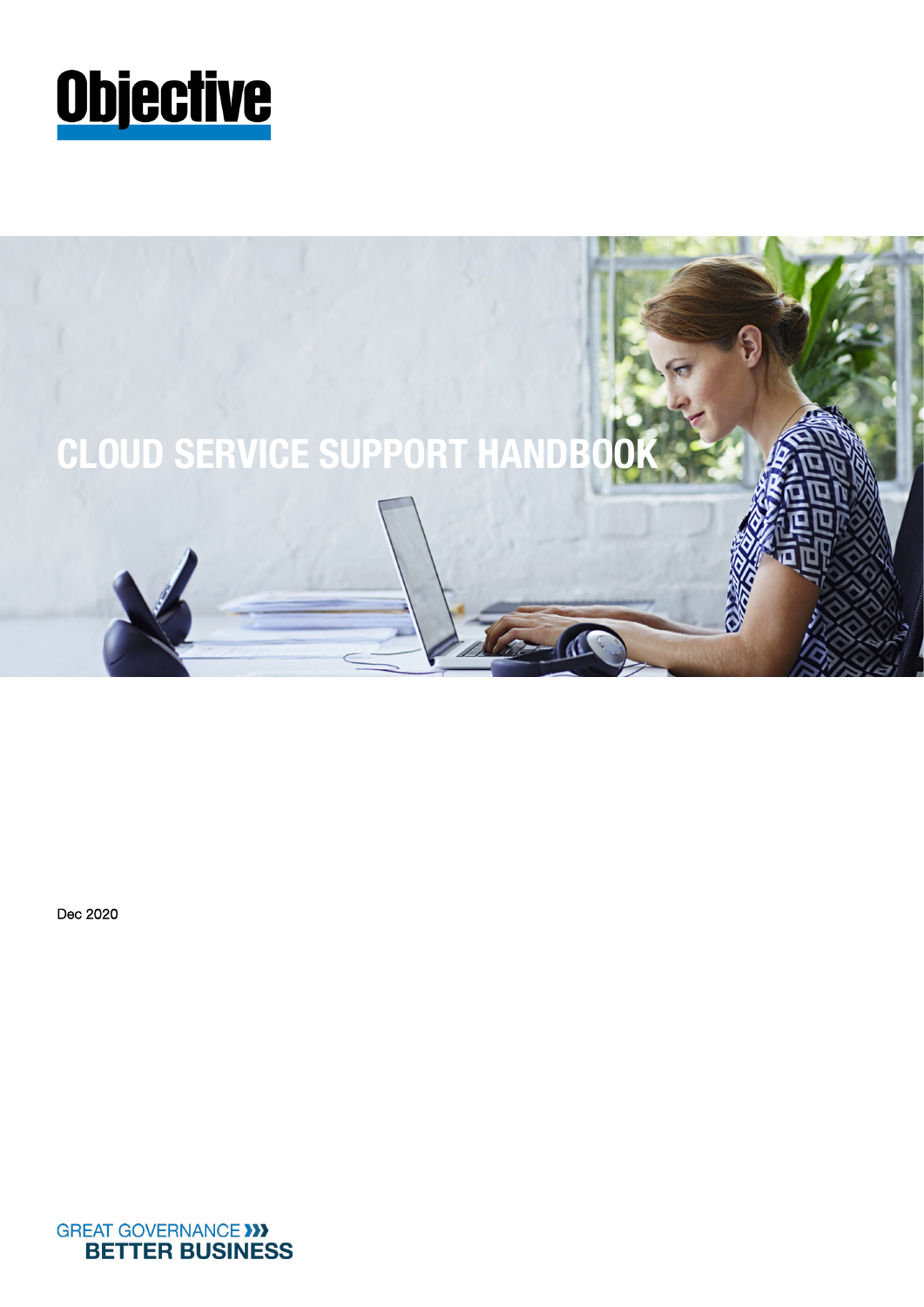# **Objective**

# **TABLE OF CONTENTS**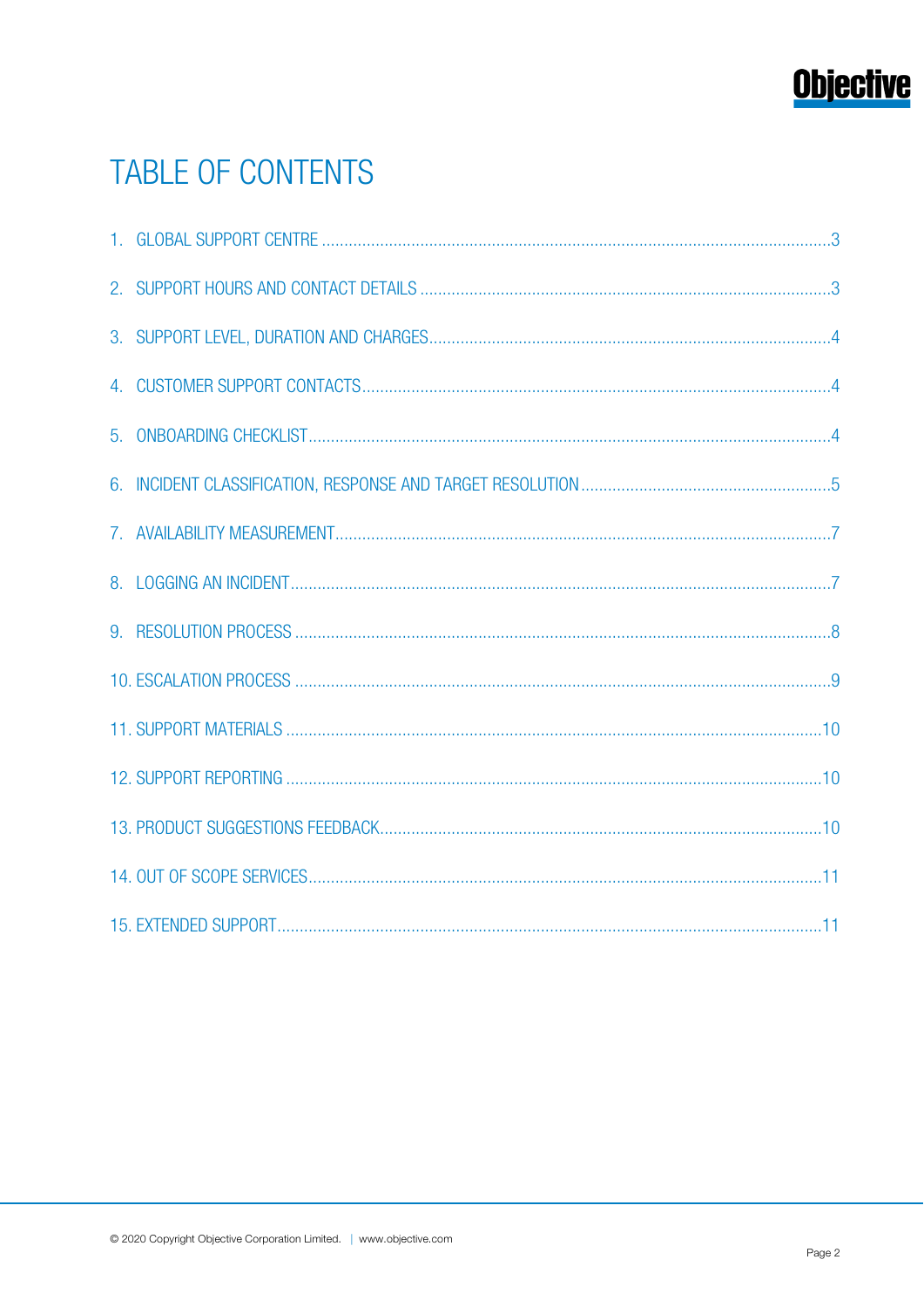

This Objective Cloud Service Support Handbook ('Handbook') describes the standard Support Services supplied to subscribers to the Objective Cloud Services. It forms an important part of each Customer's terms of service for the Cloud Service ("Agreement").

Definitions of terms uses in this Handbook can be found in section 6 below and in the definitions clauses of the terms of service document(s) for the Cloud Service.

# 1. GLOBAL SUPPORT CENTRE

Objective operates a Global Support Centre for the Cloud Service made up of an online Support Portal and a staffed Support team.

Objective's support consultants are located in Australia, New Zealand and the United Kingdom.

All Incidents will be logged in the Support Portal.

Objective will promptly respond to logged Incidents and will use commercially reasonable efforts to resolve any Faults. Incident Resolution times are targets only because the resolution outcomes depend upon the nature of the Fault. Objective may decide to resolve a Fault by way of an Application code fix, a change to the Hosted Environment, or a Workaround or other type of fix.

# 2. SUPPORT HOURS AND CONTACT DETAILS

The Support Portal is available 24 hours a day (subject to out-of-hours maintenance) for logging of Objective Support Incidents ("OSI") and access to Knowledge base articles.

The Global Support Centre, staffed by support consultants, operates during Business Hours on Business Days i.e from 8 a.m. to 6 p.m. in Australia, New Zealand and the United Kingdom.

For Customers located in any of those respective jurisdictions the Business Hours and Business Days will be those where the Customer is located.

For Customer's located outside Australia, New Zealand and the United Kingdom the Business Hours and Business Days will be those of the Objective office in the jurisdiction (Australia, New Zealand or the United Kingdom) nearest to the Customer.

Global Support Centre Contact Details together with the selected jurisdiction of support, if applicable, will be provided by Objective to the Customer promptly after completion of the subscription transaction.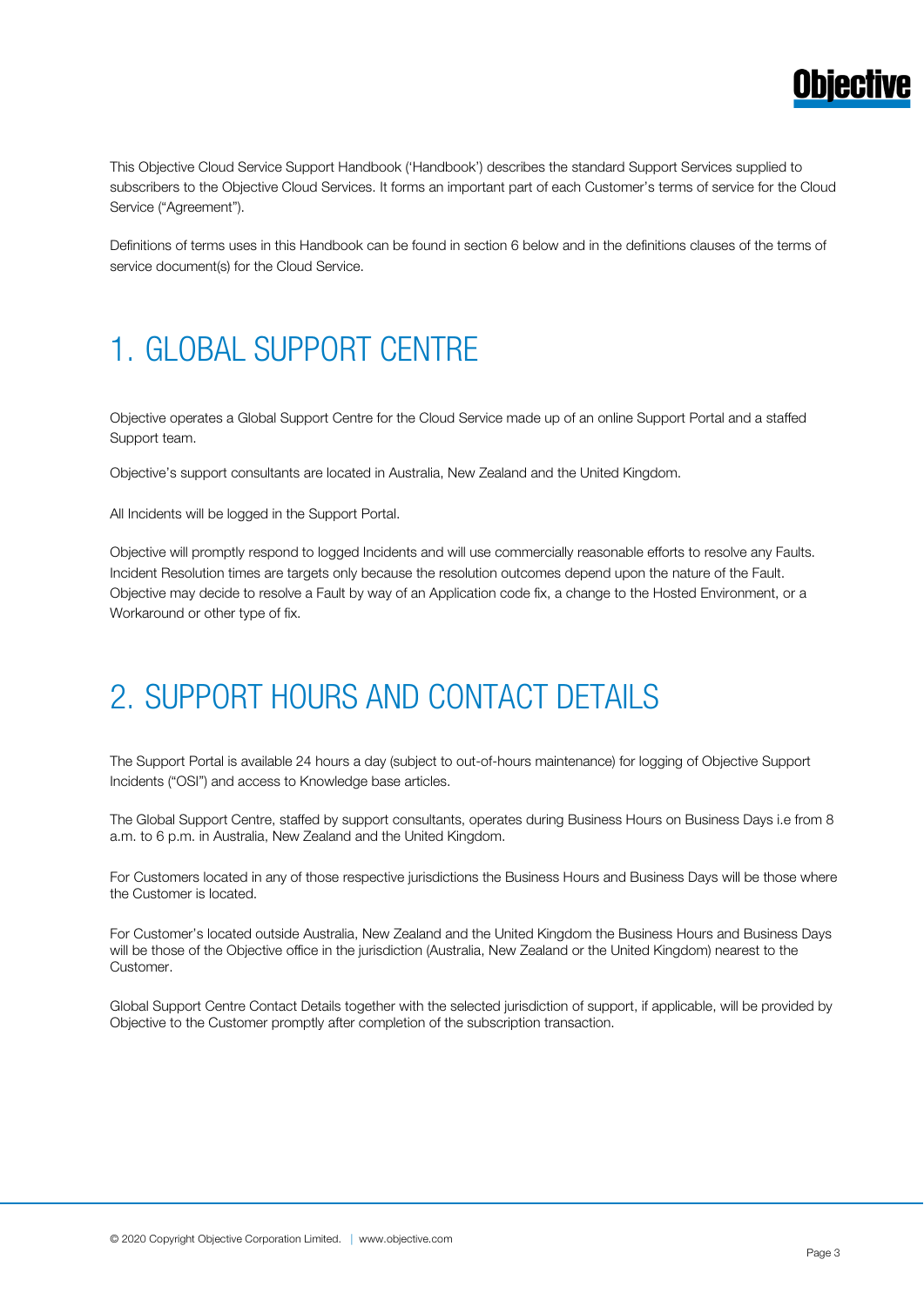# 3. SUPPORT LEVEL, DURATION AND CHARGES

Standard Support Service for Cloud Services means the details set out in this Handbook in particular:

- Standard Support Hours: 8am-6pm Business Day support hours for consultant access (Australia, UK or NZ);
- Availability Target: 99.5% during Support Hours
- Disaster Recovery: DR-C (cold)
- Storage Allocation: lowest tier for the specific Cloud Service.

The standard Support Service is provided for the duration of the Cloud Service.

The fees for standard Support Service for Cloud Services are included as part of the Cloud Service subscription Charges.

### 4. CUSTOMER SUPPORT CONTACTS

Objective supplies the Support Service to the Customer's Support Contacts. Each Customer may designate up to four (4) Support Contacts as its contacts for the Support Service. If any Customer wants to have more than four (4) Support Contacts this will have to be reflected in the Agreement or a written variation and may attract additional fees.

The Customer's Support Contacts must:

- a. have completed Objective Cloud Service Training;
- b. have enough knowledge about the Cloud Service solution to be able to meaningfully work with our consultants to help us promptly resolve Faults; and
- c. be capable of providing the Minimum Incident Notice Information in an Incident Notice.

The Support Contacts are responsible for logging all of the Customer's Incidents.

# 5. ONBOARDING CHECKLIST

The Customer will find the following checklist for on-boarding is useful:

- a. The Customer will have internal help desk procedures and staff in place to handle day-to-day end-user questions (level 1 support) and administration activities;
- b. The Customer has nominated the Support Contacts;
- c. Objective has set up the Customer's Support Portal access for the nominated Support Contacts;
- d. The nominated Support Contacts have been trained in Cloud Service to enable them to fulfil their role;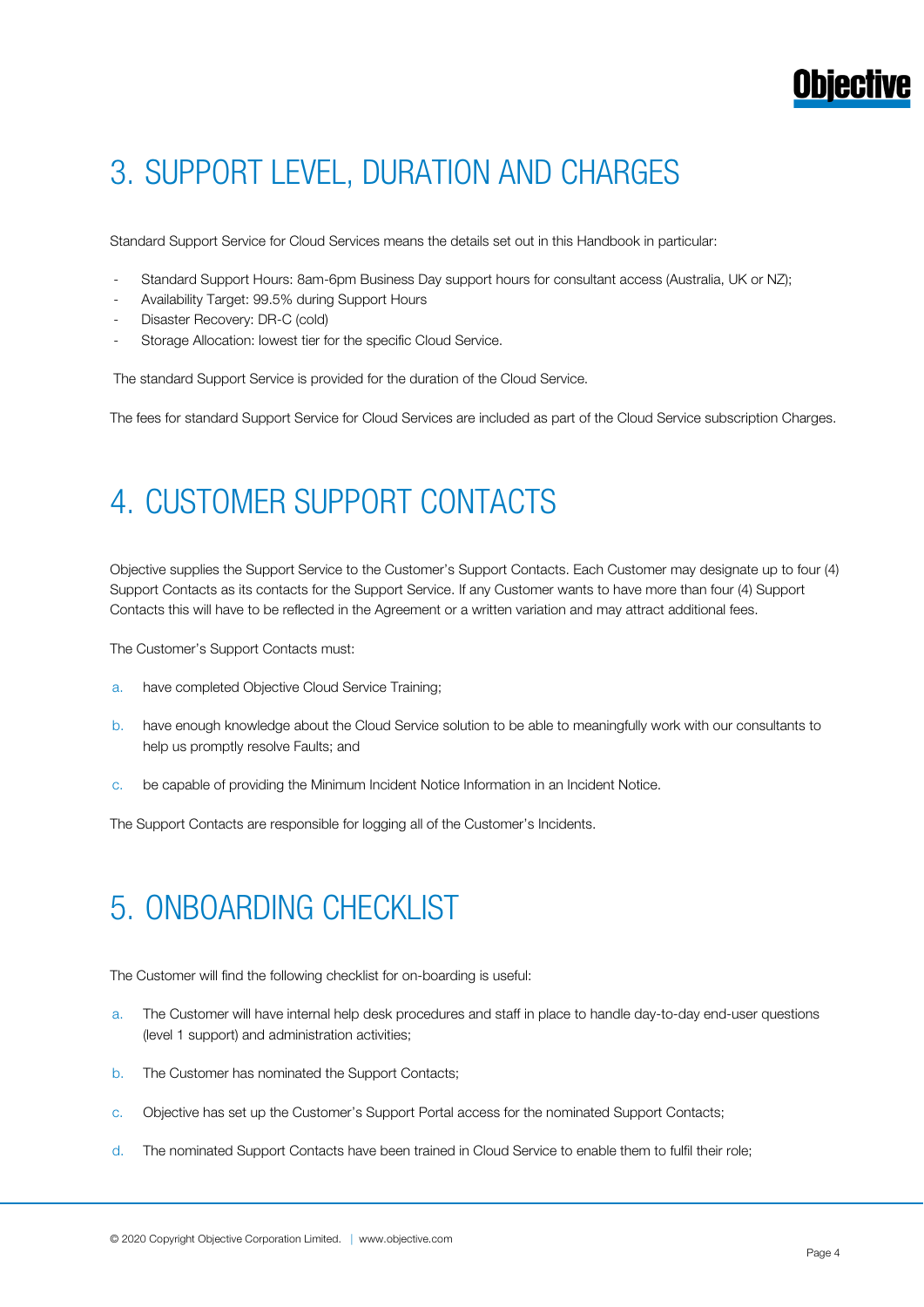

e. Objective's Global Support centre has briefed the nominated Support Contacts on how to best use the Support Portal, including Incident logging, tracking and prioritisation.

### 6. INCIDENT CLASSIFICATION, RESPONSE AND TARGET RESOLUTION

Objective adopts the common four-level priority classification arrangement used in the IT industry. A description of each of the four priority classifications that are assigned to incidents is provided below along with relevant definitions.

When a Customer logs a new Incident an initial priority classification will be allocated and a Support Consultant will assess that notice. Assessment may include investigating the incident, enlisting the assistance of the Customer's Support Contact to provide further key technical detail if any is missing or assisting with troubleshooting to replicate the incident.

Both Objective and each Customer must act reasonably in assigning priority classifications and Objective does reserve a right to assign the final classification in the event of any disagreement.

The priority classification of any incident logged may be increased or decreased to align with the definitions depending on what information has been gathered about the incident so Objective encourages all customers to ensure their Support Contacts provide as much of the key technical information as possible.

"Fault" means an error or flaw in the functionality of the Cloud Service which means Users cannot access the Cloud Service at all (P1), or users can assess the Cloud Service but it is not functioning the way it should as detailed in the Cloud Service Documentation (P2-4). However, the following are not Faults: (i) a non-compliance with the Cloud Service Documentation that does not affect functionality; (ii) connectivity issues at the Customer's end; (iii) User error; or (iv) any Permissible Downtime within the meaning of the Agreement.

"Incident" means any occurrence experienced by a User while using the Cloud Service that the User notifies to a Support Contact as possibly indicating the presence of a Fault.

"Incident Notice" means the OSI i.e the detailed report of an Incident made to the Global Support Centre via Web, email or phone by a Support Contact or by Objective's own consultants.

"Minimum Incident Notice Information" means: (i) a full transcript of any error message; (ii) the activities that were underway at the time of the Fault; (iii) the User's computer specifications, including the operating system and version; (iv) the exact time of the Incident; and (v) the type of data that was being accessed at the time of the Incident (for example, Document name, task name, User information).

"Response Target" means Customers' Support Contacts are welcome to log incidents 24 x 7 at the Support Portal. The time for target response is measured during Support Hours i.e. from the time the new incident is received by Objective consultants who can then commence working to achieve resolution of the issue (the response could be a telephone call back or an automated email).

"Resolution Targets" are measured from the time that the response to the new incident is provided by Objective during Support Hours to the time that a resolution of the Incident (which may be a Workaround) is provided.

"Workaround" means a temporary solution to the Incident that is reasonable to restore the affected part of the Cloud Service so that its impact to the Customer is reduced.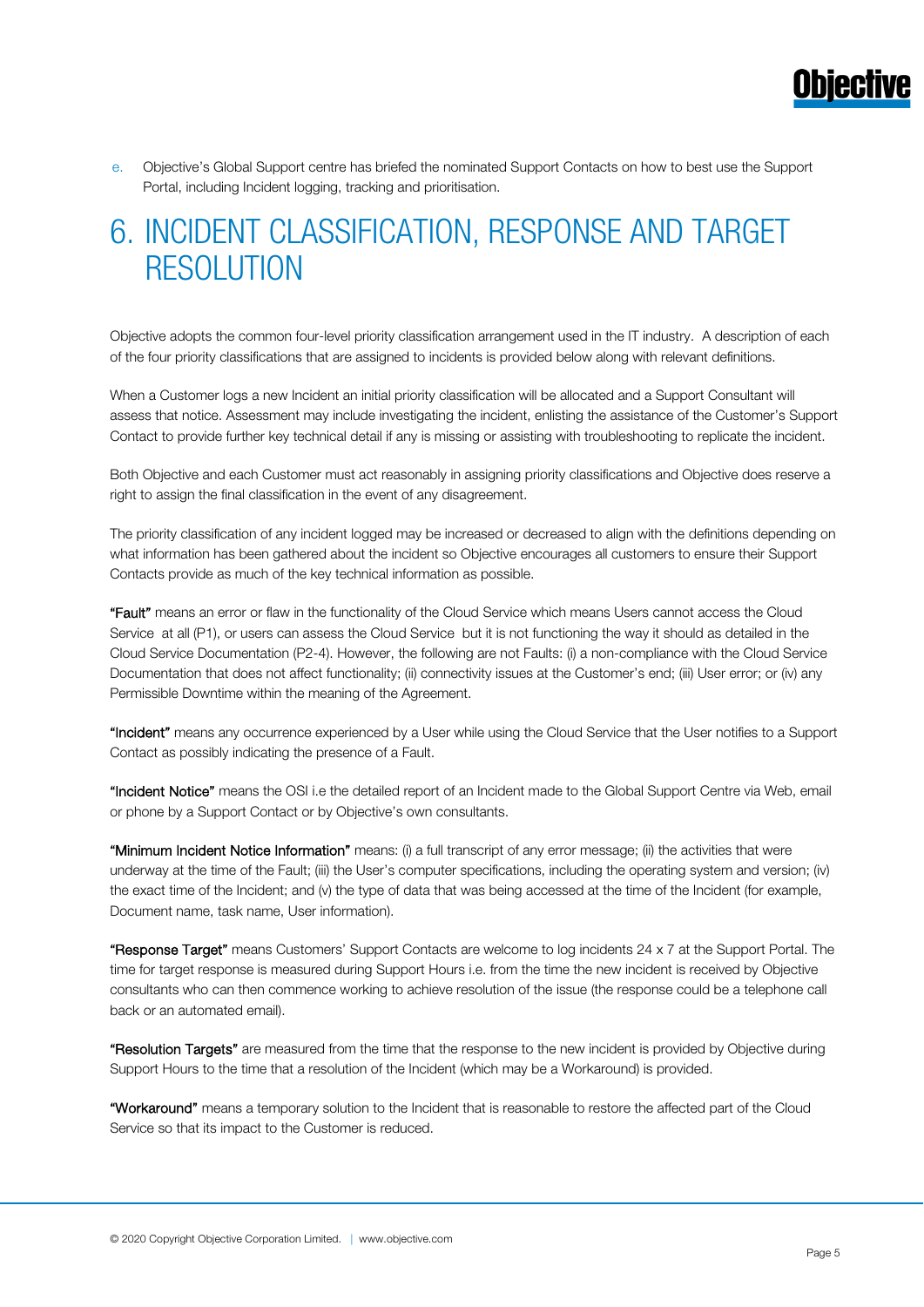# **Objective**

| <b>INCIDENT</b><br><b>PRIORITY</b>            | <b>DEFINITION</b>                                                                                                                                                                                                        | <b>CHARACTERISTICS</b>                                                                                                                         | <b>TARGET</b><br><b>RESPONSE</b><br><b>TIME</b> | <b>INCIDENT</b><br><b>COMMUNICATION</b><br><b>TIMEFRAMES</b>             | <b>TARGET</b><br><b>RESOLUTION</b><br><b>TIME</b>                                                                                                                                                                                                                                                                             | <b>SUPPORT</b><br><b>HOURS</b><br>AUS NZ UK |
|-----------------------------------------------|--------------------------------------------------------------------------------------------------------------------------------------------------------------------------------------------------------------------------|------------------------------------------------------------------------------------------------------------------------------------------------|-------------------------------------------------|--------------------------------------------------------------------------|-------------------------------------------------------------------------------------------------------------------------------------------------------------------------------------------------------------------------------------------------------------------------------------------------------------------------------|---------------------------------------------|
| URGENT/<br><b>PRIORITY</b><br>1(P1)           | Critical issue<br>affecting all<br>Users involving<br>non-Availability<br>of the<br>Application.                                                                                                                         | Log in failure or log in<br>successful but<br>Application as a<br>whole is not<br>operational.<br>All Users impacted.                          | Within 1/2<br>support hour                      | Status updates<br>every 4 hours via<br>phone/email and<br>support portal | Within 8<br>support hours<br>Resolution of<br>the Fault, to the<br>point of<br>providing a<br>Workaround.                                                                                                                                                                                                                     | 8am to 6pm                                  |
| HIGH/<br><b>PRIORITY</b><br>2(P2)             | Significant<br>issue affecting<br>some or all<br>Users who<br>cannot utilise<br>an essential<br>part of the<br>Application<br>which could<br>cause<br>significant<br>business<br>impact if not<br>corrected<br>promptly. | Substantial<br>performance<br>degradation or<br>essential functionality<br>not available.<br>Some or all Users are<br>blocked from<br>working. | Within 1/2<br>support hour                      | Status updates<br>every 8 hours via<br>phone/email and<br>support portal | Within 2<br>elapsed<br><b>Business Days</b><br>Resolution of<br>the Fault<br>related to<br>access to the<br>Application and<br>within 5<br><b>Business Days</b><br>Resolution of a<br>Fault related to<br>the Application<br>functionality<br>(where coding<br>is required), to<br>the point of<br>providing a<br>Workaround. | 8am to 6pm                                  |
| MEDIUM/<br><b>PRIORITY</b><br>3(P3)           | Moderate issue<br>affecting some<br>or all Users and<br>involving a<br>malfunction of<br>a regularly<br>used part of<br>the Application.                                                                                 | Minor performance<br>degradation or some<br>non-essential<br>functionality not<br>available.<br>Small number of<br>Users impacted.             | Within 4<br>support<br>hours                    | Status updates<br>twice per week via<br>the support portal               | Within 20<br>elapsed<br>Business Days,<br>Resolution of<br>the Fault, to the<br>point of<br>providing a<br>Workaround.                                                                                                                                                                                                        | 8am to 6pm                                  |
| Low<br>PRIORITY/<br><b>PRIORITY</b><br>4 (P4) | Non-critical<br>issue affecting<br>some Users<br>involving minor<br>Application<br>appearance or<br>behaviour or                                                                                                         | Minor performance<br>anomaly.<br>Some or all Users<br>affected but able to<br>work.                                                            | Within 8<br>support<br>hours                    | Status updates<br>from time to time<br>via the support<br>portal         | Objective may<br>address the<br>issue in a future<br>release.                                                                                                                                                                                                                                                                 | n/a                                         |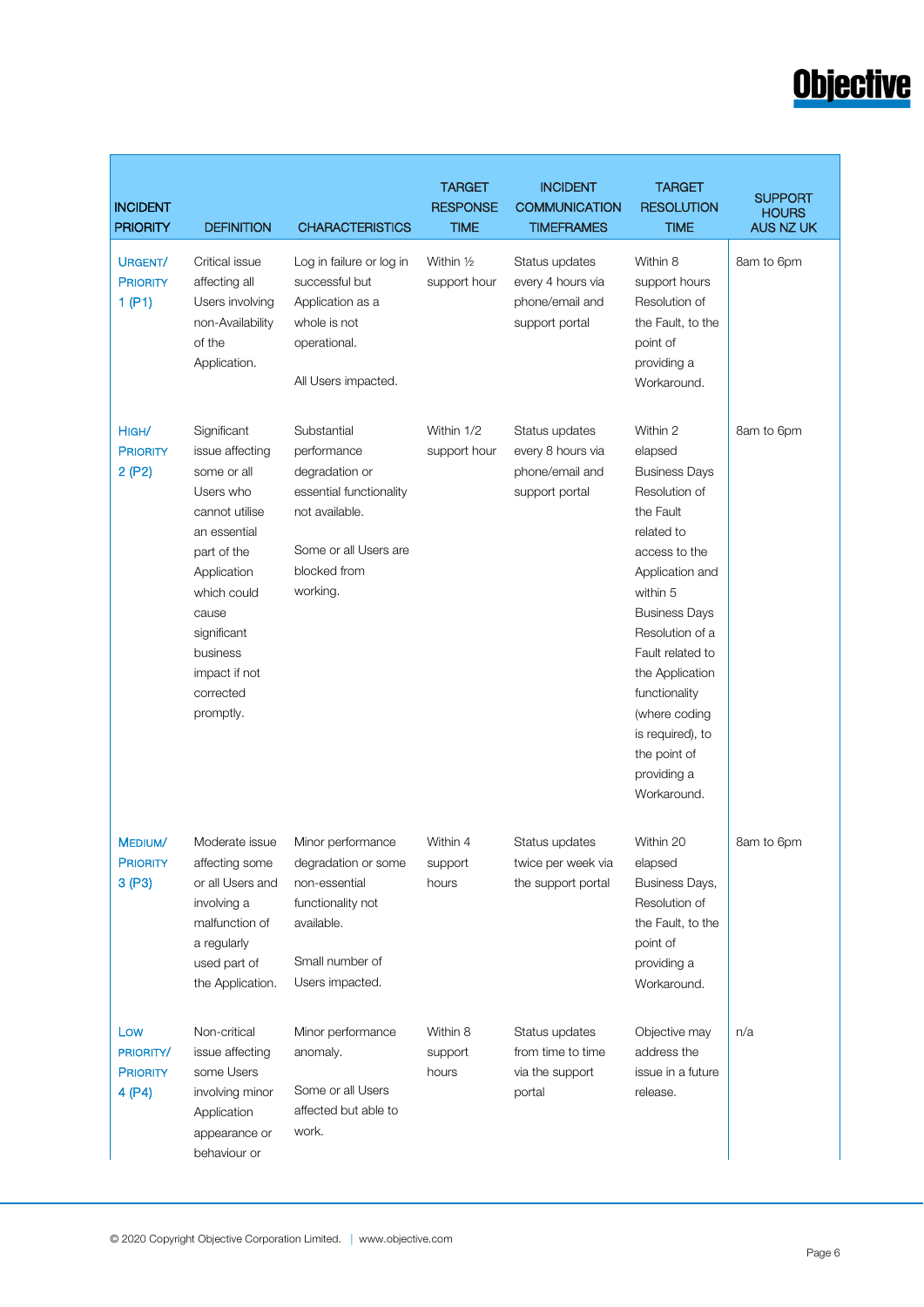

| <b>INCIDENT</b><br><b>PRIORITY</b> | <b>DEFINITION</b>           | <b>CHARACTERISTICS</b>             | <b>TARGET</b><br><b>RESPONSE</b><br><b>TIME</b> | <b>INCIDENT</b><br><b>COMMUNICATION</b><br><b>TIMEFRAMES</b> | <b>TARGET</b><br><b>RESOLUTION</b><br><b>TIME</b> | <b>SUPPORT</b><br><b>HOURS</b><br><b>AUS NZ UK</b> |
|------------------------------------|-----------------------------|------------------------------------|-------------------------------------------------|--------------------------------------------------------------|---------------------------------------------------|----------------------------------------------------|
|                                    | queries or<br>documentation |                                    |                                                 |                                                              |                                                   |                                                    |
|                                    | issues.                     |                                    |                                                 |                                                              |                                                   |                                                    |
| <b>OTHER</b>                       | Suggestions                 | Request for product<br>enhancement | Accept<br>receipt                               | Please see Product<br>Suggestions                            | Please see<br>Product                             | n/a                                                |
|                                    |                             | No adverse impact.                 |                                                 | section below                                                | Suggestions<br>section below                      |                                                    |

# 7. AVAILABILITY MEASUREMENT

Objective's standard 'Availability Target' is 99.5% during Support Hours per calendar month for the Hosted Environment at the Primary Data Centre, subject to Permissible Downtime.

Objective will measure Availability by performing automated tests for a valid response from the Application in the Hosted Environment every five (5) minutes during Support Hours.

A period of non-Availability will commence at the point in time when Objective does not receive a valid response to the third of three (3) consecutive tests. Availability is resumed at the point in time Objective receives a valid response to a test.

Objective may log a ticket into our Global Support Centre in the event Objective identifies any interruption to Availability. If the Customer experiences interruptions to Availability the Customer may log the experience as part of Objective's Support Service.

Objective will measure Availability each month against the Availability Target and generate automated reports from its Hosted Environment as to the Availability achieved that month. Such automated reports are deemed to be conclusive as to the periods of Availability and non-Availability, if any, during the relevant month.

### 8. LOGGING AN INCIDENT

If a Support User thinks that a Fault may be present in the Objective Cloud Service they should:

a. log into the Support Portal;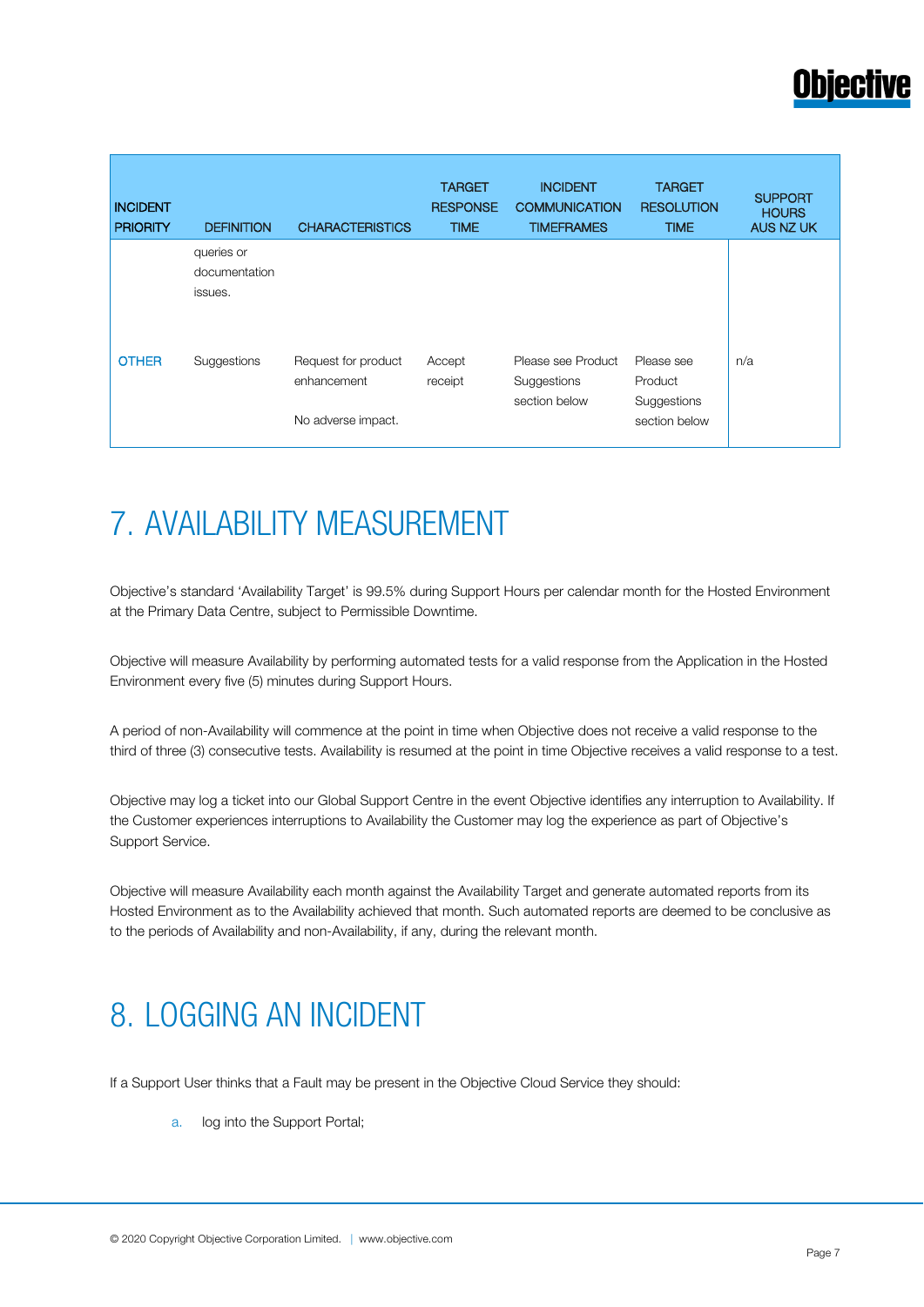- b. select the relevant region in top right hand corner;
- c. review the Knowledge Base articles and Troubleshooting Guides; and
- d. if the Fault is not able to resolved through the guides, then select the 'Incidents' table and complete the online form i.e log an Incident.

Each logged Incident will receive a OSI number by email to the relevant Support Contacts.

Objective encourages Support Contacts to log all Incidents via the Support Portal. Objective aims for it to be a single source of truth for all Incidents experienced by each Customer.

The Support Portal automatically generates an OSI number so one of Objective's Global Support Centre consultants can get in touch during Business Hours.

In all cases of logging an OSI the Support Contacts must be ready with the Customer's name and the Minimum Incident Notice Information before contacting the Global Support Centre.

For Priority 1 Incidents only, if they arise during Business Hours, Objective recommends that the Support Users telephone the Global Support Centre, as this is the quickest way for a Priority 1 Incident to receive attention.

# 9. RESOLUTION PROCESS

During Incident Resolution, we may:

- a. work with the Support Contacts to try to reproduce the Fault. We often need to reproduce errors in order to resolve them and so we need the assistance of the Support Users to reproduce Incidents, including conducting diagnostic or troubleshooting activities as appropriate;
- b. translate diagnostic data;
- c. work out our options, including by means that do not amount to a code-level bug fix to the Application or a change to the Hosted Environment ('Workaround');
- d. create a patch to be added during Maintenance (Scheduled) or Maintenance (Emergency);
- e. update the Support Portal OSI log to show what has been done, or to reclassify the Priority, or to close the Incident; or
- f. escalate the Incident as described below if we reasonably believe that the target resolution times won't be met.

It is important for Support Contacts to be aware that:

- a. timing for Incident Resolution depends highly on when the Incident is first notified to the Support Centre;
- b. time is counted during Business Hours and on Business Days, so time will stop running at the end of Business Hours on a Business Day and restart at the beginning of Business Hours on the next Business Day but in the event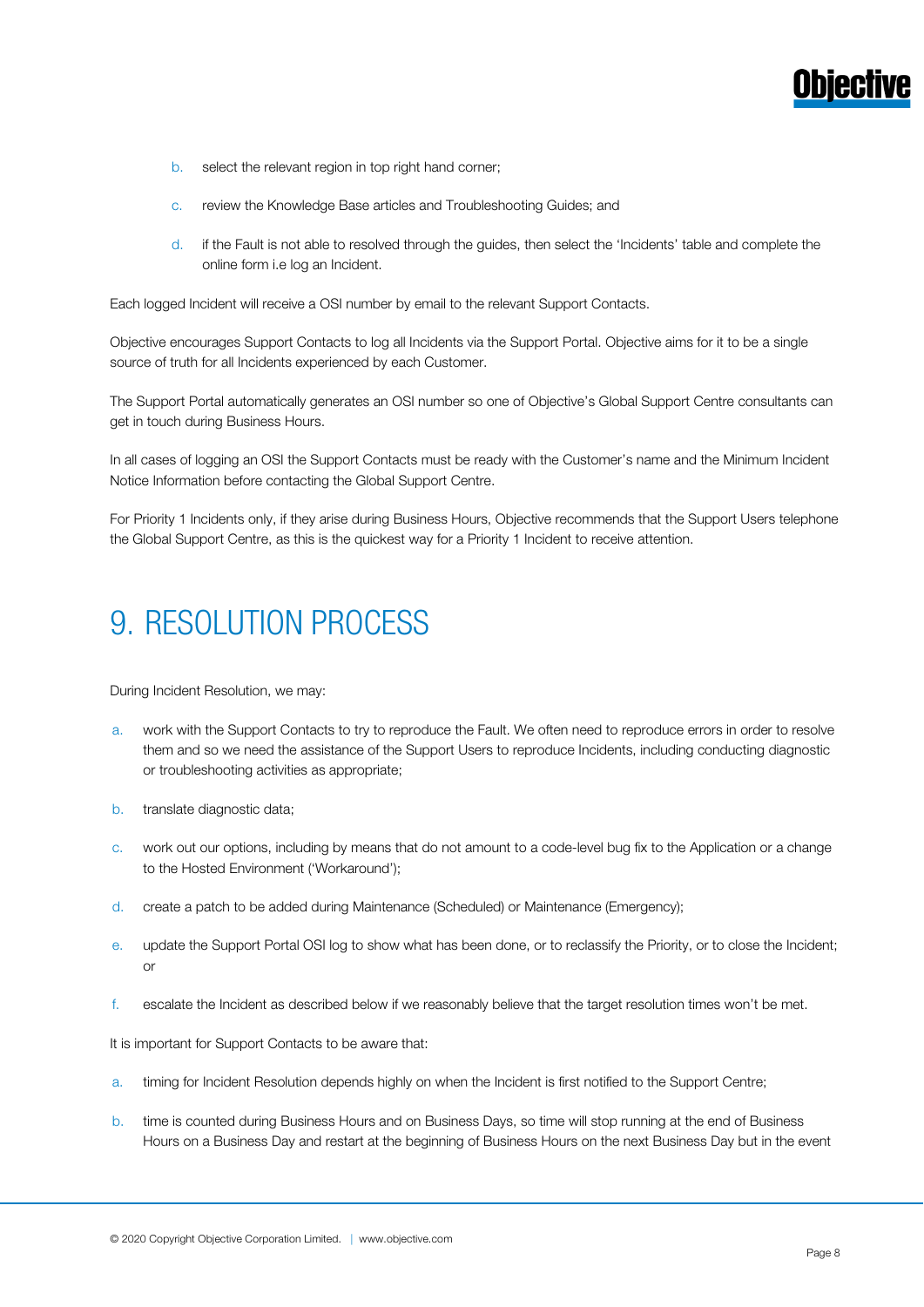

of P1 and P2 Incidents Objective will work diligently to address the Incident and may continue work outside of standard hours having regard to the target resolution times;

- c. Users may experience the problem one or several more times during Incident Resolution;
- d. a Workaround is a sufficient Incident Resolution for the purposes of the Support Services.

## 10. ESCALATION PROCESS

This escalation process is available to assist customers in the event of Priority 1 or Priority 2 incidents only.

Objective has designed the target timeframes for response and resolution with a view to adopting common IT industry practice. Objective Global Support Centre aims to respond and resolve reported incidents promptly and within the target timeframes outlined in this handbook. In exceptional cases, however, a Customer may experience a Priority 1 or Priority 2 incident and wish to arrange additional Objective attention to try to resolve it because:

- a. it is reasonably apparent that the target timeframe for resolution has not been or will not be met as a consequence of the nature of the incident; or
- b. the business impact of the incident may be of such a type that a rapid response and resolution arrangement is desirable.

In such circumstances the following escalation policy may be activated to enable additional Objective attention to be given to the particular incident.

Customers should note the escalation process is not a substitute shortened target timeframe nor is it a firm resolution deadline. It is a process to enable both Objective and a Customer to give appropriate attention to a high priority incident.

Having logged a Priority 1 or Priority 2 incident the Customer's designated Support Contacts can ask Objective to activate the escalation process through either:

- a. contacting Objective's Support Consultant by email;
- b. telephoning the Objective Global Support Centre and ask to speak with the relevant Support Consultant;
- c. emailing or phoning Objective's Global Support Manager; or
- d. contacting the relevant Objective Account Manager.

The Customer's Support Contacts should provide the context details of why an escalation is being activated in accordance with this Handbook.

Once Objective has been notified that the Customer has asked for the escalation the Objective internal escalation process will commence, which includes:

a. Incidents are promoted onto a list visible by all Objective Global Support Centre staff, engineering support staff, the Global Support Manager, and all relevant Account Managers for the Customer;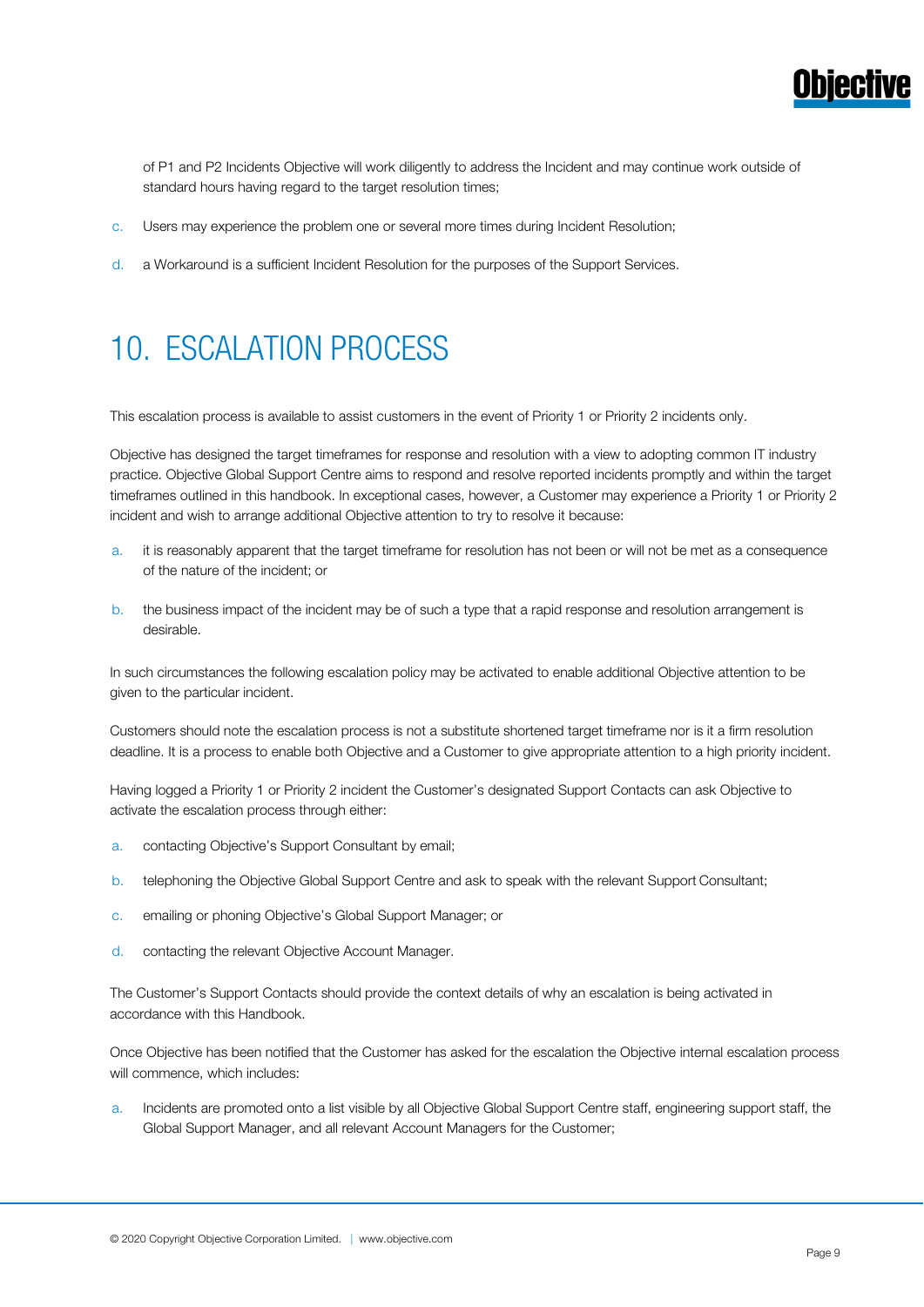

- b. Engineering support staff are then responsible for interacting with Support Consultants and, if required, with Customer's Support Contacts to assess the incident and work to resolution;
- c. the relevant Support Consultant will work with the Customer's Support Contacts to establish a mutually agreeable plan for resolving the incident and keeping the Customer informed of the status of Objective's resolution efforts; and
- d. the action plan will be reviewed by the Global Support Manager and additional resources will be assigned if needed.

Objective's internal processes include a regular meeting conducted between Account Managers and Global Support Centre staff to review and track progress on all escalated issues.

### 11. SUPPORT MATERIALS

All materials in the Support Portal are Objective's Confidential Information under the Agreement so they may not be copied, modified, used, disclosed or distributed except strictly in accordance with the Agreement. Objective owns the Intellectual Property in all of its support materials and the Customer owns the Intellectual Property in all the material that its Users input into the Cloud Service. The Customer licences Objective to the extent set out in the Agreement in respect of all Customer Data.

# 12. SUPPORT REPORTING

We will provide Support Contacts with a Web interface to the Support Portal which will allow Support Contacts to access real time reports of Incidents and the Incident Response and Incident Resolution activities, as well as notify Support Contacts you of any planned Maintenance (Scheduled).

### 13. PRODUCT SUGGESTIONS FEEDBACK

Objective welcomes feedback, suggestions and recommendations for future releases. Objectives does reserve a right to act on those suggestions at our discretion.

### What is a Product Suggestion?

A product suggestion is a suggestion to add Cloud Service functionality that is not currently present in the Cloud Service or to extend certain existing functionality beyond its documented parameters. An easy rule of thumb is to check the published documentation about the Cloud Service (release notes). If the Cloud Service is not working according to the documentation that means a bug or fault may be present. If the Cloud Service is working as documented, but not as the Customer expects or prefers, any suggestions for change would be product suggestions.